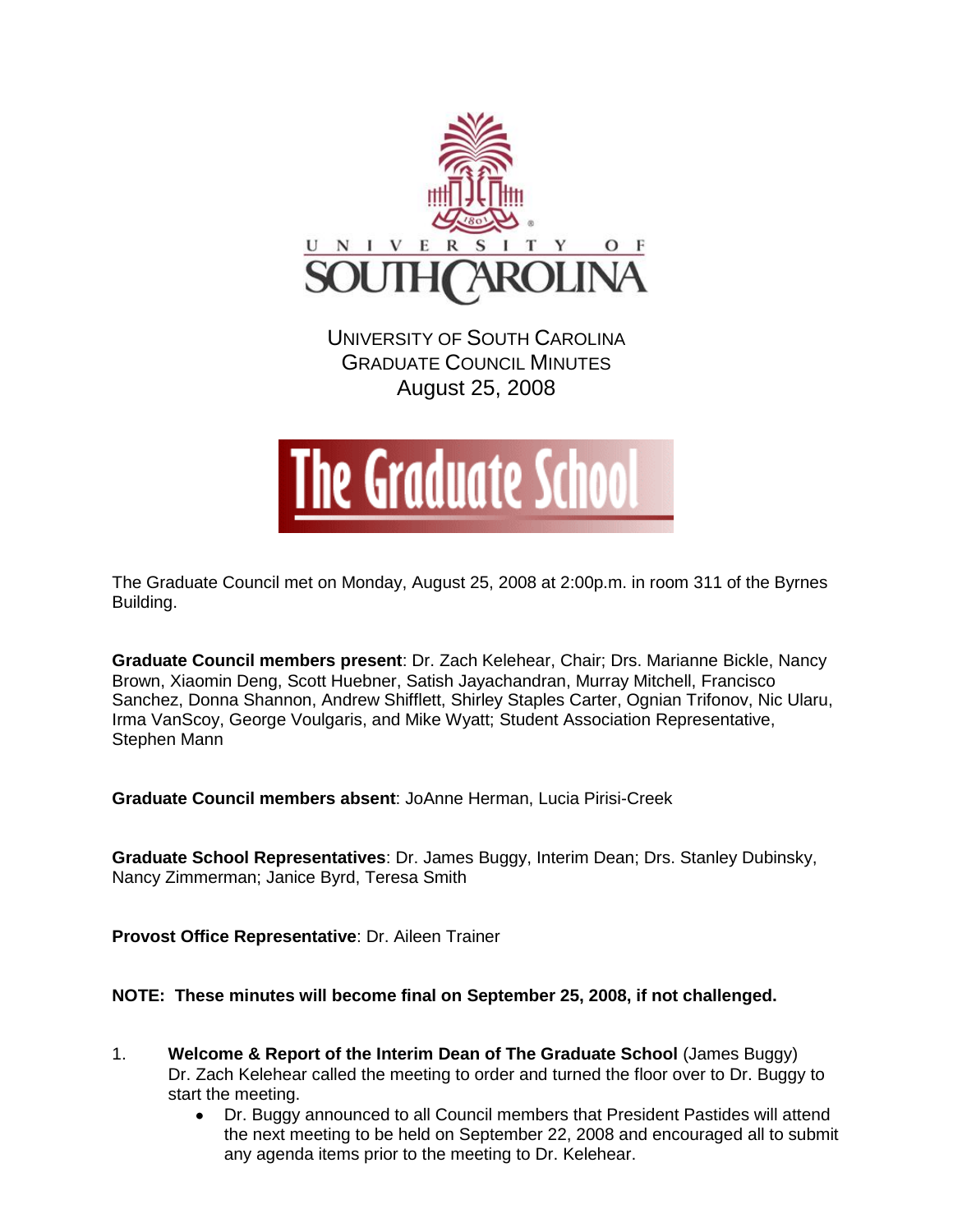- $\bullet$ The Graduate School staff was introduced and Dr. Buggy outlined each person's responsibilities as they relate to The Graduate Council. He also reviewed the Graduate Council website linked from the Graduate School web page.
- $\bullet$ Dr. Nancy Zimmerman was prompted to introduce the newly elected/appointed Council members: Donna Shannon, Francisco Sanchez, Nic Ularu, Murray Mitchell, and Nancy Brown. She introduced Shirley Staples Carter as a new Council member appointed as a replacement for Lynn Zoch.
- $\bullet$ The Graduate Student Association (GSA) representative, Stephen Mann, was then introduced. Dr. Buggy explained that this year The Graduate Council membership was amended to allow a graduate student to serve as a voting member of the Graduate Council and as a voting member of the Petitions and Appeals Committee. Stephen was appointed this year, but once a process is developed, GSA will elect a representative to serve each year.
- Dr. Buggy reviewed the packet handouts outlining Council meetings, dates, and processes. Members introduced themselves.
- Dr. Buggy described the work of the Provost's Special Study Group to Evaluate  $\bullet$ the Role of the Graduate School. This group was appointed late last fall and met through the spring to review the role and organization of The Graduate School. A report of the group's findings was given to the Provost this summer. Mary Ann Fitzpatrick, Dean of the College of Arts and Sciences, asked that this report be an agenda item for the next meeting of the Council of Academic Deans.
- $\bullet$ Dr. Buggy described the work of the Provost's Special Study Group - Graduate Life. GSA has voiced a concern about the cost of tuition and health insurance. President Pastides responded by stating that the GSA's concerns will be addressed and a report will be generated. Dr. Michael Amiridis serves as chair and Dr. Buggy as an *Ex-officio* member. The report outlining some recommendations is due to President Pastides by late October.
- Dr. Buggy reported on the *Graduate Studies Bulletin* improvements. Dr. Aileen  $\bullet$ Trainer has been leading a group to evaluate the graduate bulletin. A third-party vendor will now process the bulletin. The Request for Proposal (RFP) process has been completed and a vendor has been selected. Dr. Trainer advised us that a uniform process of collecting bulletin information is being devised.
- Dr. Buggy reported on the change in Theses/Dissertations Processing. In  $\bullet$ September, the submission process for theses and dissertations will become electronic through ProQuest. New guidelines for submission will be posted to the Graduate School website.
- $\bullet$ Dr. Buggy then announced his charge for the 2008-2009 Academic Year for Graduate Council committees:
	- o Petitions and Appeals: Explore if a grievance procedure for students should be developed if they have complaints about any part of their graduate experience, such as mentoring, advising, and graduate assistant appointment.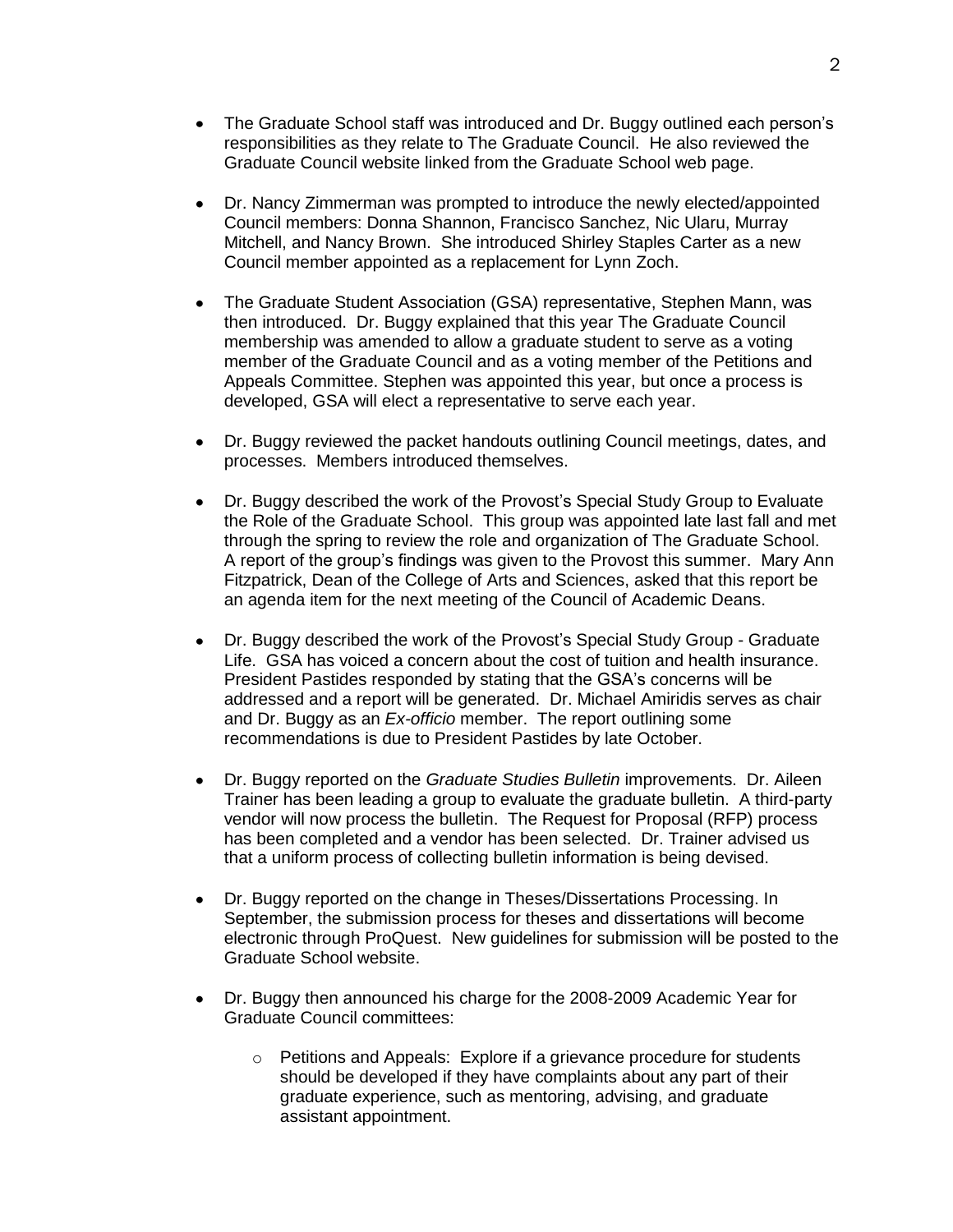- o Academic Policy and Practices: Review the degree requirement policies and recommend any changes such as changes made necessary by last year's policy change of nine credits of 799 and twelve to thirty credits of 899.
- o Program Review: Interpret the National Research Council (NRC) report on doctoral programs. It will be released mid-September/early October of this year. A hyperlink is located on the Graduate Council website that outlines how to understand the range of ratings presented by the report. Brian Habing, Statistics, will serve as committee chair to help programs interpret the complex statistical data of the report.

# 2. **Report of the Chair** (Zach Kelehear)

Dr. Zach Kelehear introduced himself as the Graduate Council chair for the 2008-09 term. He also welcomed all new and returning members emphasizing the importance of the Graduate Council and its work.

- Committees meet on the  $2^{nd}$  Monday of every month.
- The Graduate Council meets the  $4<sup>th</sup>$  Monday of every month.
- The Agenda was approved.

# 3. **Approval of minutes**

The minutes from the [May 28, 2008](../../2007-2008/5-28-08/GCMinutes080528.pdf) meeting were approved.

#### 4. **Report of the Secretary of the Graduate Council/Associate Dean** (Nancy Zimmerman and Stanley Dubinsky

Dr. Nancy Zimmerman:

Dr. Zimmerman explained why the meeting dates changed this year due to many holidays falling on the same dates as Council meetings. She then reviewed the timetable available on the Graduate Council website.

- $\bullet$ Agenda's will be sent electronically the Wednesday before each meeting to Council members and it will be posted on the website.
- Dr. Zimmerman explained the updates to the Graduate Curriculum Proposal  $\bullet$ Tracking Charts available on the website. The chart has been separated into two separate charts; one for humanities and one for sciences curriculum committees.
- Committee Chairs will let proposal submitters know when their items will be discussed.
- Dr. Buggy advised that all committee members will have access to Adobe  $\bullet$ Acrobat Professional so that comments can be placed directly on the electronic submission.
	- o Alice Hartzog will attend all initial committee meetings to aide committee members with using and setting up Adobe Acrobat Professional and set up listservs for all committees.
- The agenda was provided for today's initial meeting, but Council members should view and print it for themselves for future meetings.
- Dr. Zimmerman updated the *The Graduate Council Manual*. It is posted on the  $\bullet$ website and a copy is available in the Council packet.
- Dr. Stanley Dubinsky:
	- The Graduate School directory and the Graduate Director's Policy Manual have  $\bullet$ been updated and they're available online.
	- The Teacher's Assistant (TA) Training and Orientation went well this year.  $\bullet$ Attendance was higher than in any other year. Dr. Dubinsky went through the agenda and explained the importance of TA training mandated by the University.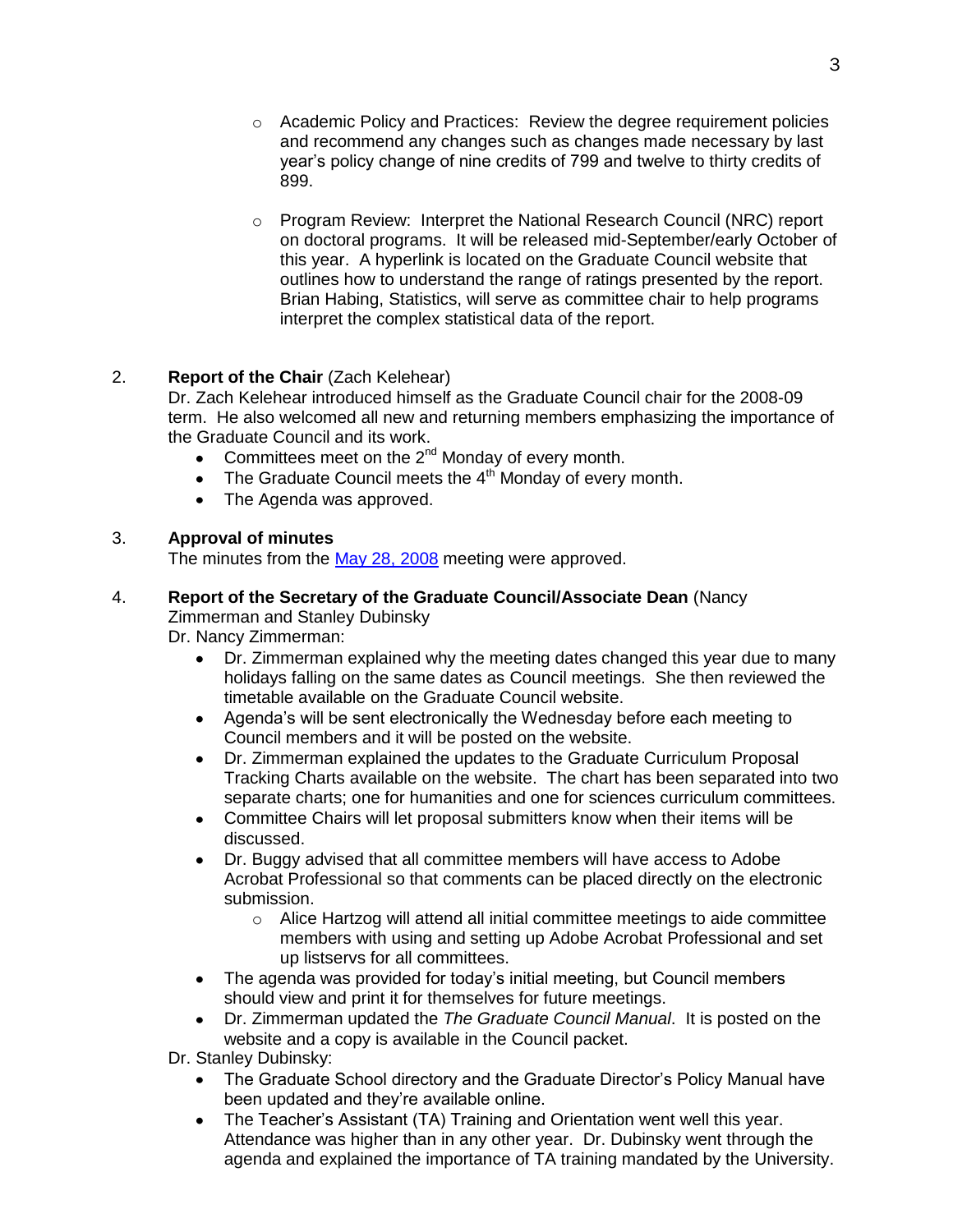Federal law requires that foreign TAs must pass a language exam prior to teaching.

- $\bullet$ This year, Graduate Student Orientation was coordinated by GSA, but the University Office of Student Affairs will coordinate the event in the future.
- 5. **Report of the Academic Policy and Practices Committee** (Zach Kelehear) No report

# 6. **Other Committee Reports**

- Marianne Bickle provided report of last year's Program Review Committee Sub- $\bullet$ committee on Web Page Review. A handout was provided that recommended features program's websites should include [\(attached\)](Web%20Page%20Review%20Sub%20Committee%20report.pdf).
- 7. **Report of the 500/600 Level Courses Committee** (Nancy Zimmerman)
	- $\bullet$ Dr. Zimmerman provided all Council members with a report from the last meeting of the 500/600 Level Courses.

### **Graduate Council 500-600 Curriculum Committee Report August 21, 2008**

Next meeting of Curricula and Courses Committee of the Faculty Senate: Friday, September 19, 2008 at 10:00AM. Chair of C&C for 2008-2009: Gail Wagner

The following curricular changes were presented at the 8/18/2008 Curricula and Courses Committee of the Faculty Senate.

#### **Old Business:**

None

### **New Business:**

- 1. GEOL 502 [=MSCI 502]-new
- 2. MSCI 502 [=GEOL 502]-new
- 3. GEOL 536-deletion
- 4. GEOL 547-deletion
- 5. GEOL 699 credit hours, prerequisite & description
- 6. PHIL 524-new
- 7. PHIL 526-new
- 8. STAT 511- prerequisite
- 9. STAT 522-prerequisite
	- Dr. George Voulgaris brought to everyone's attention that there is a Graduate  $\bullet$ School template for a graduate course syllabus. He will send it to Dr. Buggy and Dr. Zimmerman so that a comparison can be made with The Graduate School's template, but the College of Arts & Sciences has sent a directive for a syllabus template and Student Learning Outcomes to be used for all Arts & Sciences courses.
- 8. **Report of the Humanities, Social Sciences, Education, and Related Professional Programs Committee** (Murray Mitchell) No report